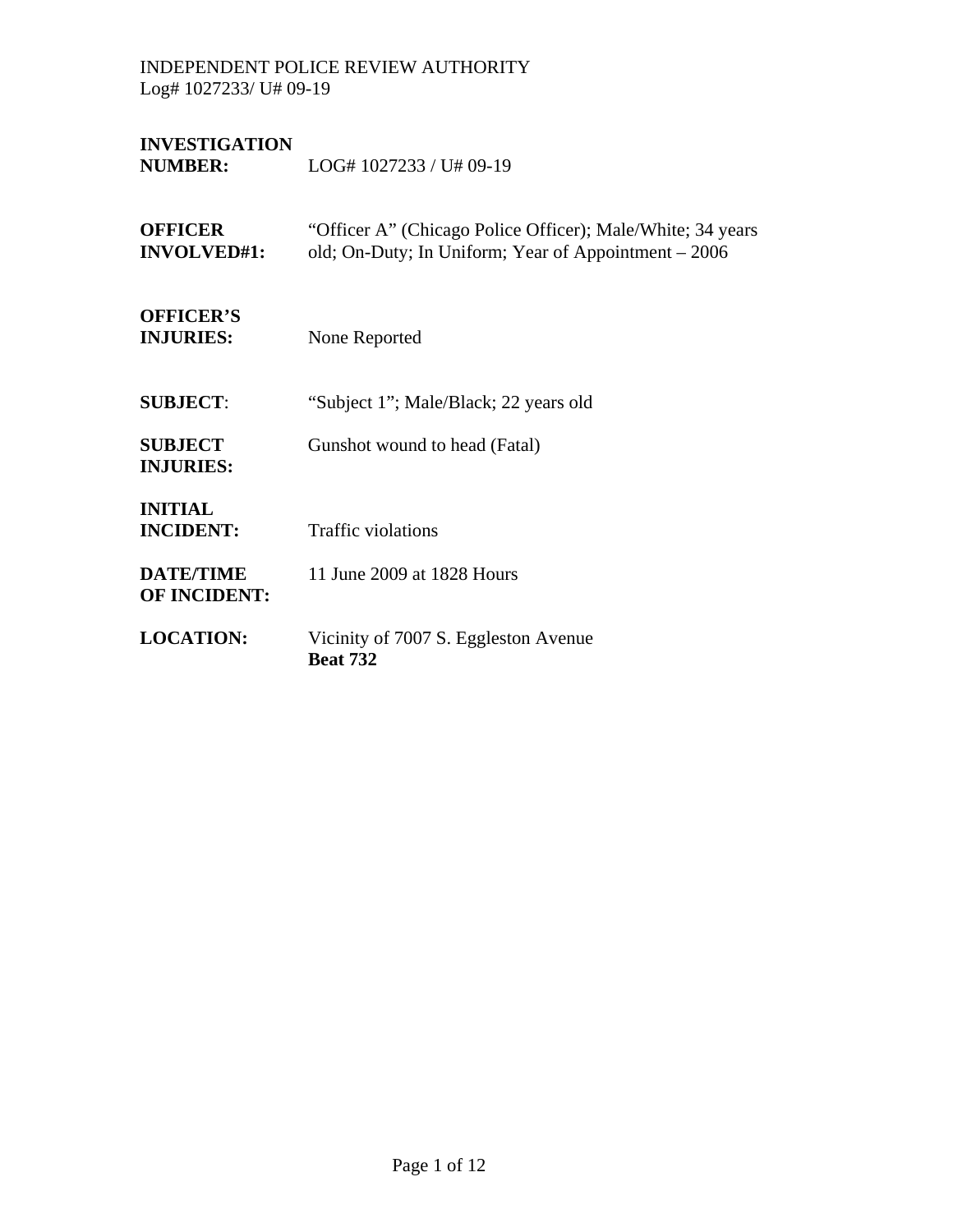# **INVESTIGATION:**

 In the **Roundtable Report** Detective A summarized the incident. On 11 Jun 09, at approximately 1825 hours, Officer C and Officer D Beat #744 observed a vehicle, a 2001 Chrysler Sebring, traveling at a high rate of speed. The officers curbed the vehicle on the 7000 block of South Normal Street for traffic violations. When the officers exited their vehicle to approach the Sebring, the vehicle drove away. The officers entered their vehicle, radioed The Office of Emergency Communications ("OEMC") and pursued the Sebring.

 Officer C and Officer D curbed the Sebring at 7031 S. Eggleston and the unknown driver exited the vehicle and ran eastbound through a vacant lot. Officer D chased the driver on foot. The driver held his side as he ran and Officer D believed that he was armed with a firearm. Officer C was with the passenger, now known to be Subject 1, who was still seated in the Sebring. Officer C gave him verbal commands to show his hands. Shortly after the Sebring was stopped, Officer A and Officer B Beat #731 arrived on the scene. Subject 1 jumped into the driver's side of the Sebring and exited out of the open driver's side door.

 Subject 1 ran northbound on the sidewalk of Eggleston St. with Officer A chasing on foot. Officer B pursued Subject 1 in the police Tahoe SUV and went through a vacant lot near 7031 S. Eggleston in an effort to obstruct Subject 1's path. Officer A observed Subject 1 with a gun as he ran northbound on Eggleston. Subject 1 ran through the gangway at 7007 S. Eggleston and Officer A lost sight of him. When Officer A reached the gangway, he felt a sudden impact from a strike delivered by Subject 1. Officer A's firearm discharged as he was knocked backwards from the force of the impact. Officer A radioed and reported that he fired shots. Officer C came to Officer A's aide and observed Subject 1 lying on the ground.

**Officer D** reported to the Roundtable panel that he was working Beat #744 with Officer C. Officer D was driving when they observed a Chrysler Sebring driving at a high rate of speed. They curbed the vehicle in the vicinity of 7000 South Normal. Officer D related that when he and Officer C approached the vehicle, the vehicle fled. Officer D radioed OEMC and gave a description of the vehicle. Officer D related that they successfully stopped the vehicle at 7031 S. Eggleston. The driver exited the vehicle and fled, dropping his cell phone to the ground as he ran eastbound through a vacant lot. Officer D stated that he observed this subject holding his waistband and radioed OEMC with this information. Officer B, who arrived on the scene, assisted in the search for the driver of the vehicle. While searching for the driver at 7015 S. Eggelston, Officer D heard a gunshot.

**Officer C** related to the Roundtable panel that after the traffic stop, she remained with the vehicle and the passenger, now known as Subject 1. Officer C explained that she drew her weapon because she could not see Subject 1's hands. She ordered Subject 1 to show his hands but Subject 1 continued to turn towards his left side. At this time Officer A and Officer B arrived on the scene. Officer C said that Subject 1 jumped into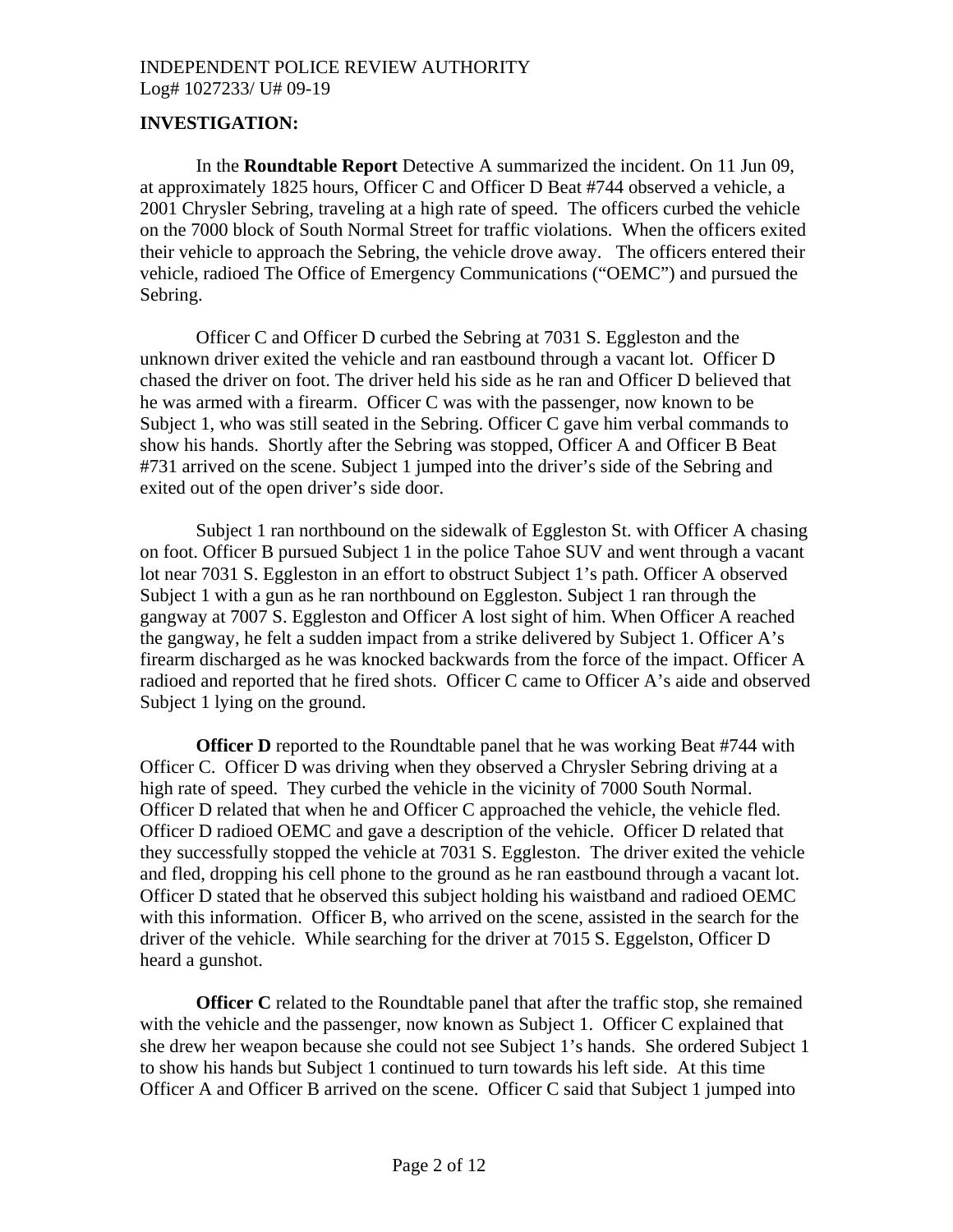the driver side of the vehicle and exited out of the open driver's side door. Subject 1 ran onto the east sidewalk of Eggleston and ran north. Officer A ran after Subject 1 while Officer B drove into a vacant lot. Officer C grabbed the ignition keys out of the Sebring and got into her squad car. Officer C reversed the squad car and observed Subject 1 run into a gangway at 7007 S. Eggleston. Officer C exited the squad car and entered the gangway of 7007 S. Eggleston when she heard "shuffling" and "noises" coming from behind the building at this address. Officer C stated that a "second later" she heard one gunshot. When Officer C approached Officer A she saw Subject 1 lying on the ground with a gunshot wound to his head.

**Officer B** related to the Roundtable panel that he was working Beat #731 with Officer A. Officer B stated that they responded to assist Officer D and Officer C. Officer B was the driver of the Tahoe police vehicle. When Officer B arrived at 7031 S. Eggleston he observed Officer C with her weapon drawn and pointed at Subject 1 who was seated in a Chrysler Sebring. Officer B heard Officer C saying "let me see your hands." Subject 1 jumped into the driver's side of the vehicle and exited out the opened driver's side door. Subject 1 ran northbound on foot and Officer A pursued him on foot. Officer B pursued Subject 1 in the police vehicle. He drove through a vacant lot next to 7031 S. Eggleston, then went eastbound and into an alley, going northbound. Officer B related that he anticipated that Subject 1 would run out into the alley. Officer B heard over the radio that Officer D was searching for the driver of the Sebring, who Officer D said was possibly armed. Officer B assisted Officer D and at this time heard one gunshot.

**Officer A** related to the Roundtable panel, that when they when he and Officer B arrived at 7301 S. Eggleston he observed the Sebring with the drivers side door open and Officer C with her weapon drawn on the passenger, Subject 1. Subject 1 jumped out of the driver's side door and fled northbound on Eggleston. Officer A chased Subject 1 and observed Subject 1 with a black steel gun in his right hand. Officer A estimated that Subject 1 was five houses ahead of him when, at 7007 S. Eggleston, Subject 1 turned right and ran through a gangway. When Officer A approached 7007 S. Eggelston, he did not see Subject 1. Officer A entered the gangway and had his weapon drawn. At the corner in the gangway Subject 1 jumped out and lunged at Officer A. Officer A described what happened next as a "sudden impact" between him and Subject 1 in his chest area. Officer A stated that his gun simultaneously discharged as he fell backwards about two feet. Officer A could not recall if his finger was on the trigger but he did recall that both of his hands were on his weapon. Subject 1 fell to the ground with a gunshot wound to his head. (Att. 30)

 In a statement with the IPRA on 12 Jun 09, **Witness 1** stated that he lives on the 7000 block of south Eggleston and was cleaning his porch when he observed a gray car on  $70<sup>th</sup>$  St. He also observed a marked squad car with the flashing lights activated behind the gray car. Witness 1 observed the gray car turn onto Eggleston and continue to travel about half a block. One of the officers in the marked squad car honked the horn and over the loud speaker instructed the occupants of the gray car to pull over. The gray car stopped and the male black driver of the gray car jumped out of the car and ran. The black male driver ran east through a vacant lot. The two officers in the squad car, now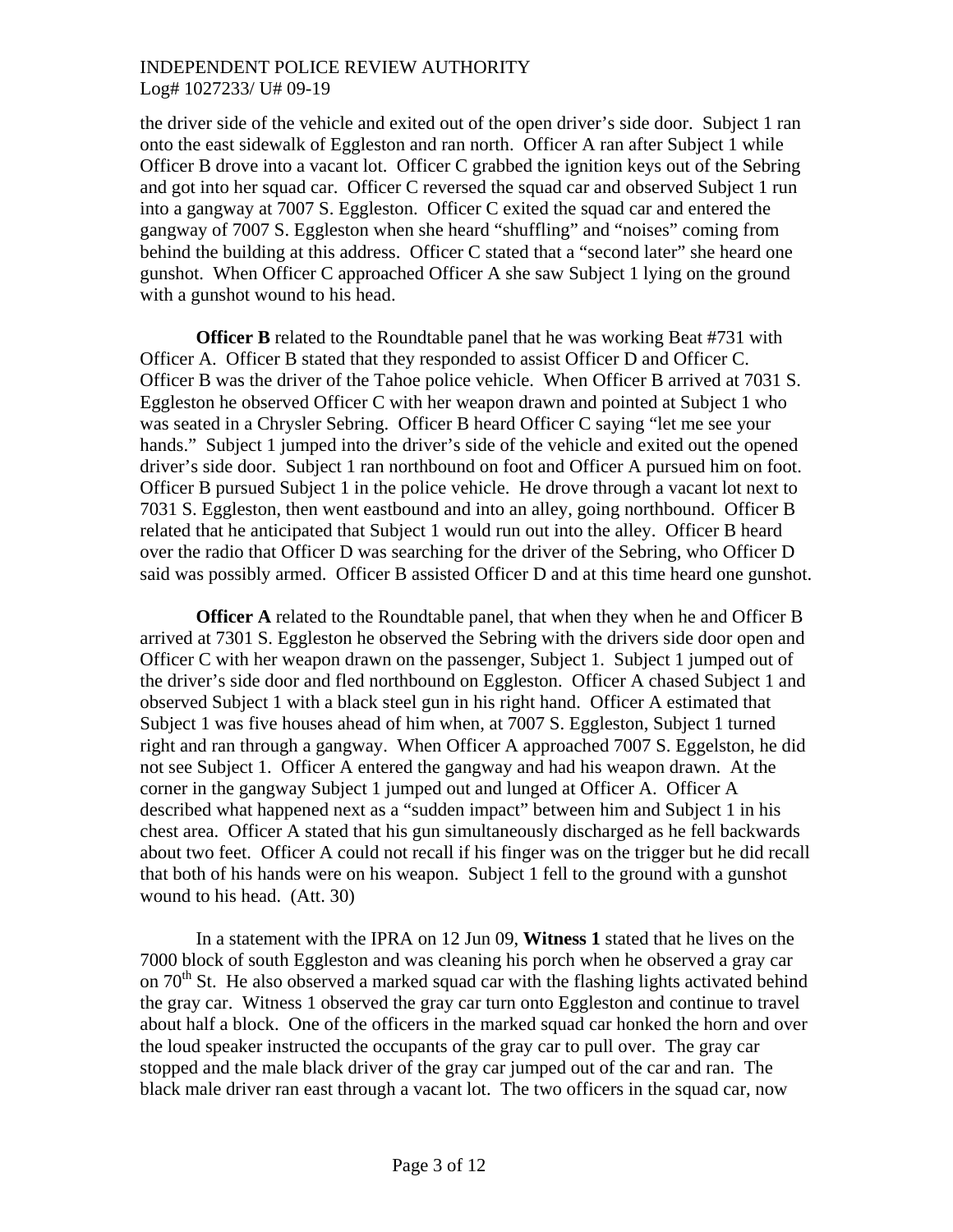known to be Officer C and Officer D, got out of the car. Officer D ran after the black male driver. Officer C pointed her gun at the passenger, Subject 1. Subject 1 moved to the driver's side of the car and out of the open driver's door and ran away. Officer C was holding her gun as she ran after Subject 1 who was outrunning her.

 Witness 1 then observed Subject 1 run in his direction and into the gangway of 7007 S. Eggleston. A white male officer, Officer A, then ran past Officer C and into the gangway. Officer C stopped running and stood on the sidewalk in front of 7007 S. Eggleston. Witness 1 heard a gunshot about a minute after Officer A ran in the gangway. Shortly thereafter, several squad cars arrived on the scene and blocked off the street.

 Witness 1 stated that the gangway Subject 1 and Officer A ran in leads to a dead end, there is no way to exit. Witness 1 further stated that if Subject 1 had been from the area, he would have known that the gangway he ran into was a dead end. Witness 1 was not a witness to the actual shooting and only saw the event leading up to the shooting. (Att. 5)

 The **Original Case Incident Report**, the **TRR** and the **Officer's Battery Report** gave essentially a similar account of the incident as indicated in the Roundtable Summary. In addition, the reports indicated that when Officer A reached the rear of the building, Subject 1 charged into him, striking him. At that time, Officer A was knocked backwards and his firearm discharged one time. Subject 1 fell to the ground with a gunshot wound to the head. When Officer C arrived at the rear of the building, she found Subject 1 on the ground and Officer A radioing for help. (Atts. 16-18)

 The **Crime Scene Processing Report** indicates that no weapons were discovered during the crime scene investigation. (Att#13)

 The **Detective Case Supplementary Report** indicated that there were no witnesses to the police-involved shooting. There were witnesses who saw parts of the initial incident by the Sebring and also saw Subject 1 run into a gangway then subsequently heard one gunshot.

 The **Detective Case Supplementary Report** also indicated that the registered owner of the gray Sebring, now known to be [Unnamed Female], was contacted. [Unnamed Female] told detectives that her boyfriend, [Unnamed Male], had dropped her off at work and drove off with his seven year old son. According to [Unnamed Female], she did not know what [Unnamed Male's] plans were after he dropped her off at work. Also, [Unnamed Female] had not seen or talked with [Unnamed Male] since he dropped her off at work. [Unnamed Female] provided contact information for [Unnamed Male].

The **Detective Case Supplementary** further indicated that Officer A related essentially the same as in the Roundtable summary adding that as he pursued Subject 1, he observed Subject 1 to be holding a dark object in his hand. Officer A related to the detectives that he believed this dark object was a weapon. Officer A had his weapon drawn as he entered the gangway at 7007 S. Eggleston and as he moved toward the rear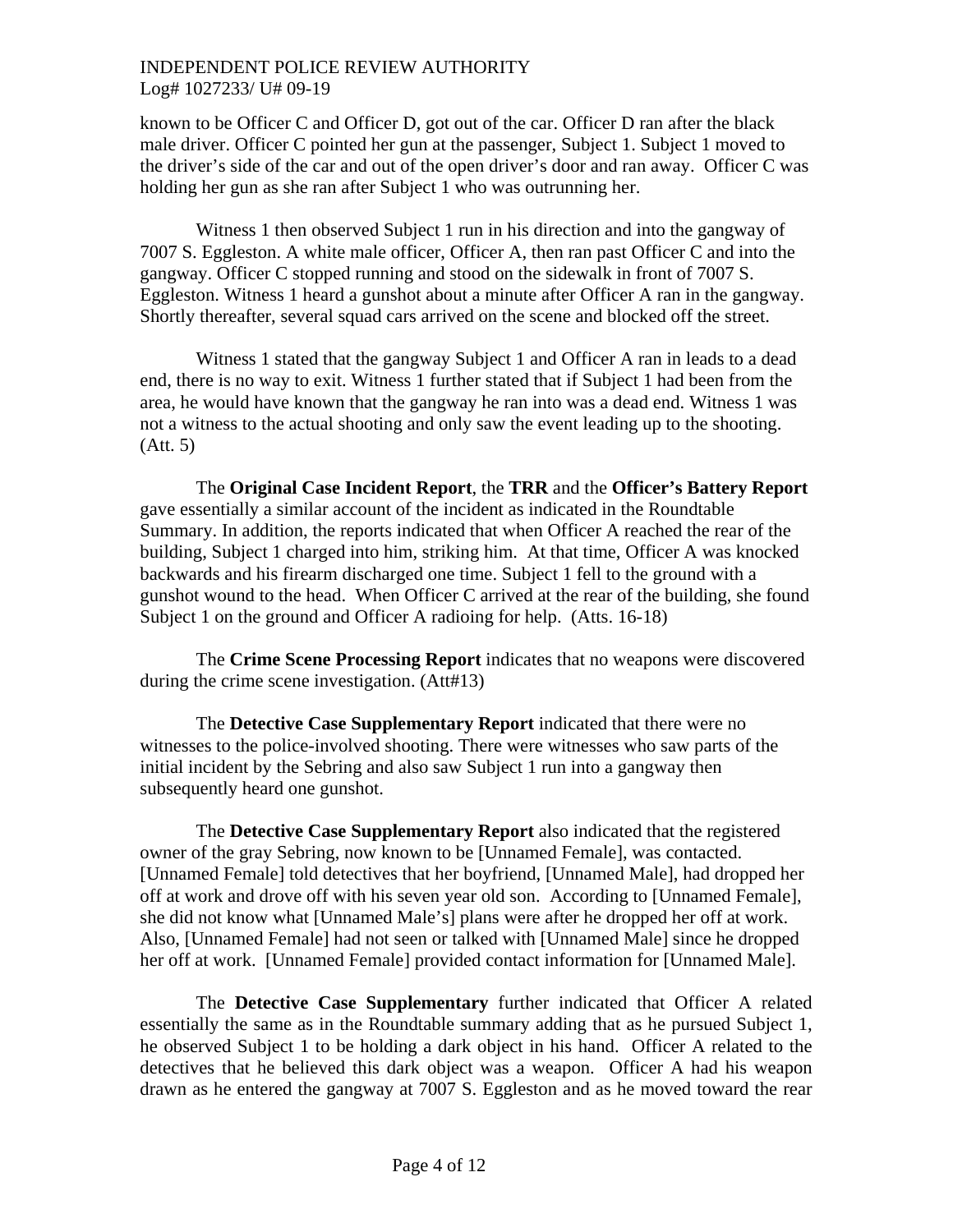of this address. While approaching the corner of the building, Subject 1, attempting to defeat arrest, charged and lunged at Officer A. Officer A was struck on his front and was knocked backward due to the sudden impact between him and Subject 1. At this time Officer A's weapon discharged, striking Subject 1 in the head. The detectives indicated that the rear yard of 7007 S. Eggelston is fenced in and there is no easy exit to the alley.

 The Supplementary report summarizes interviews with Officer D, Officer C and Officer B who all provide essentially the same accounts to detectives as they did to the Roundtable panel. (Att. 74)

A **Canvass** of the vicinity of 7007 S. Eggleston was conducted and the only witness who provided an interview was Witness 1. There were no witnesses to the actual shooting. (Att. 9)

 The **Chicago Fire Department Ambulance Report** indicated that when paramedics arrived on the scene of 7007 S. Eggleston Ave., they found Subject 1 with a gunshot wound to the top of his head and brain matter was observed on the top of the skull. Subject 1 was unresponsive but was breathing on his own. Subject 1 remained unresponsive and had spontaneous respirations entire time they were en route to the hospital. Subject 1 transported to Stroger Hospital without incident. (Att. 43)

 The **Postmortem Examination** of Subject 1 was conducted on 15 June 2009 by Doctor A. One gunshot was identified on the left side of Subject 1's head, involving the skull and brain. The bullet entrance was determined to be the front left side of Subject 1's head and a medium caliber, copper jacketed, lead bullet was recovered in the soft tissues of the back left side of the scalp. The wound coursed from front to back. There was no evidence of close range firing.<sup>[1](#page-4-0)</sup> The diagnosis was gunshot wound of the head. It was the opinion of Doctor A that Subject 1 died as a result of a gunshot to his head and the manner of death is homicide. (Att. #65)

The **PDT Transmissions** did not provide any additional information. (Att. 31)

A search for **In-Car Video** for both Beat #'s 744 and 731 was conducted, however, no in-car video footage was located. (Att. #41)

 A report from the **Illinois State Police Division of Forensic Services**, dated 10 Aug 09, indicates that Officer A's weapon were examined, found to be in firing condition and test fired. One fired cartridge case recovered and one fired bullet recovered were found to have been fired from Officer A's weapon. Officer A's weapon is a Sig Arms model P226, 9mm semiautomatic pistol with a 16 round capacity. His weapon was found to have a total of 15 rounds when it was recovered. (Att. # 13, 63)

<span id="page-4-0"></span><sup>&</sup>lt;sup>1</sup> In a phone conversation with Doctor B on 18 October 2012, The Medical Examiner's Office defines "close range" as close contact with the skin resulting in soot and stippling.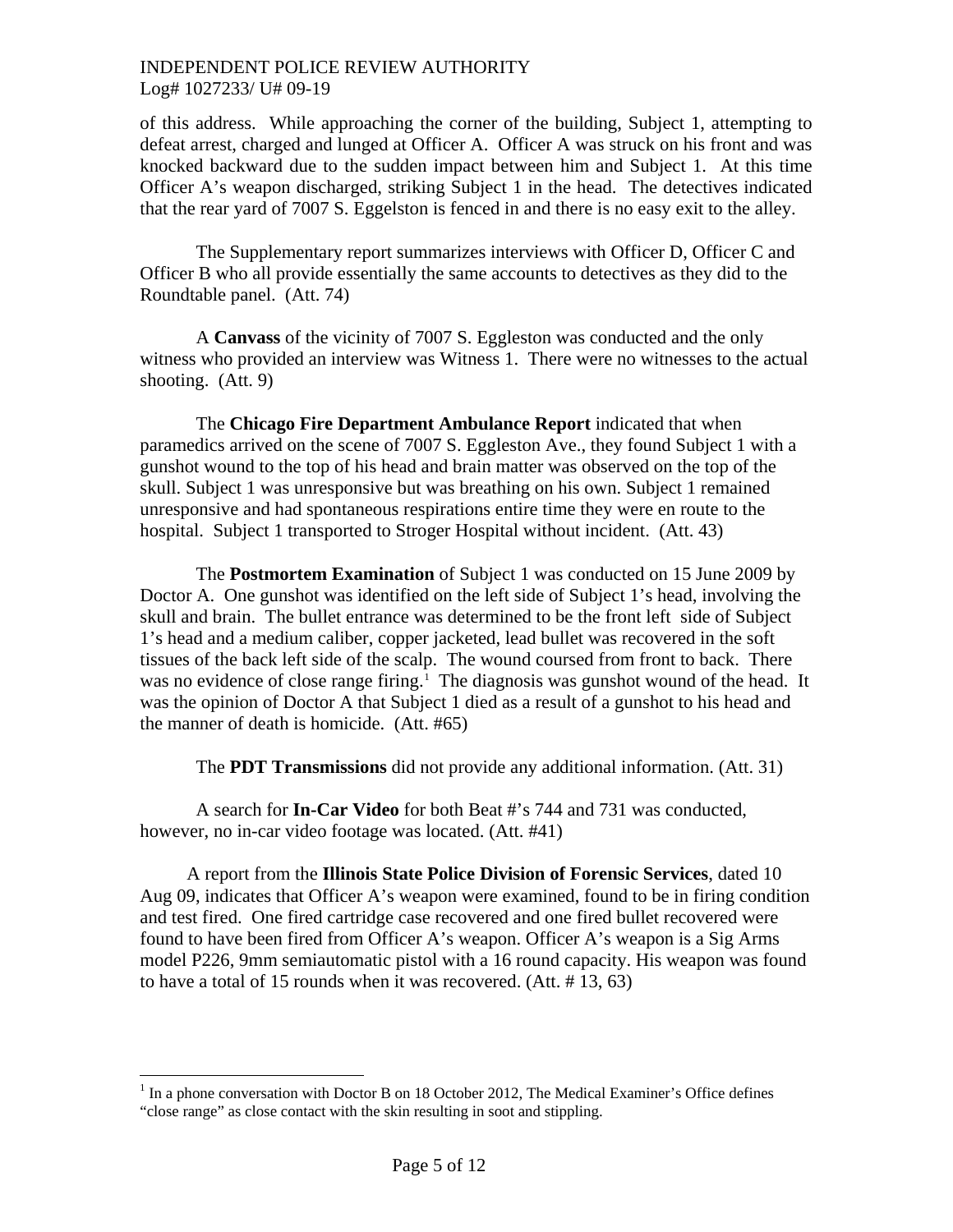A report from the **Illinois State Police Division of Forensic Services**, dated 10 Jul 09, indicates that Officer A's weapon, magazine, one live cartridge, and fourteen live cartridges, revealed no latent impressions suitable for comparison. (Att#64)

 In a statement with the IPRA on 24 Aug 09, witness **Officer B** stated that he and his partner Officer A were in uniform and assigned to a marked Chevy Tahoe. While on routine patrol and at  $71<sup>st</sup>$  and Stewart, Officer B and Officer A heard a radio transmission by Beat 744 indicating that they were in a motor vehicle pursuit. Beat 744 further indicated that they were traveling northbound on Normal. Beat 744 transmitted that they were traveling east down  $70<sup>th</sup>$  Street and then south on Eggleston. Officer B then heard Beat 744 say that the driver "bailed" from the vehicle and was holding his side and he believed that the offender had a weapon on him. When Officer B and Officer A arrived where the vehicle stopped in the vicinity of  $70<sup>th</sup>$  and Eggleston, Officer B observed Officer C next to the vehicle passenger side with a gun pointed at the occupant, now known to be Subject 1. Officer C ordered Subject 1 to show her his hands and not to move. Subject 1 began to make movements and motions when Officer A stated to Officer B that Subject 1 was going to run.

 Officer A then exited the Tahoe as Subject 1 jumped out of the driver's side door and ran northbound on Eggleston. Officer B drove the Tahoe in the same direction of the foot pursuit and turned toward the east alley. Officer B lost sight of Officer A and when he emerged from the alley and onto a vacant lot, he observed Officer D in an adjacent vacant lot. Officer D had his weapon drawn and was searching the area. Officer B exited the vehicle with his weapon drawn and began searching for Officer A and Subject 1. As Officer D and Officer B stood next to each other, they heard what sounded like a gunshot. Immediately thereafter, Officer A's voice was heard over the air saying that shots had been fired by the police and an ambulance was needed. At that time, several officers ran in the direction of where Officer A was and Officer B followed. When Officer B reached the location of Officer A, he observed Subject 1 lying on the ground with blood on the pavement. Officer B was unable to determine where Subject 1 was shot. Officer B asked Officer A if he was alright and he responded that he was. Officer B then told Officer A to go to the front of the residence. Officer B related that it was daylight, clear and he did not hear any voices prior to hearing the gunshot. (Att. 71)

In a statement with the IPRA on 16 Jul 09, **Officer D** stated that he and Officer C observed a vehicle traveling northbound on Stewart at a high rate of speed. The officers activated the emergency lights and curbed the vehicle. As Officer D and Officer C approached the curbed vehicle it sped away. The vehicle continued to travel northbound on Stewart and then turned right on  $70<sup>th</sup>$  Street and then south on Eggleston. The vehicle came to a stop at 7031 S. Eggleston and the driver got out after being told to stay in the vehicle. The driver dropped a cell phone when he got out of the vehicle and ran eastbound through a vacant lot. Officer D gave chase on foot, but lost sight of the offender and radioed for help because the offender was holding his waistband. Officer D began to look for the offender in each yard when he met Officer B in the alley. Officer D then heard a loud report that he believed to be a gunshot. Several officers ran in the direction of the gunfire. Officer D heard over the radio that the officer was not hurt and that the offender was in custody. Officer D and officers from a tactical team continued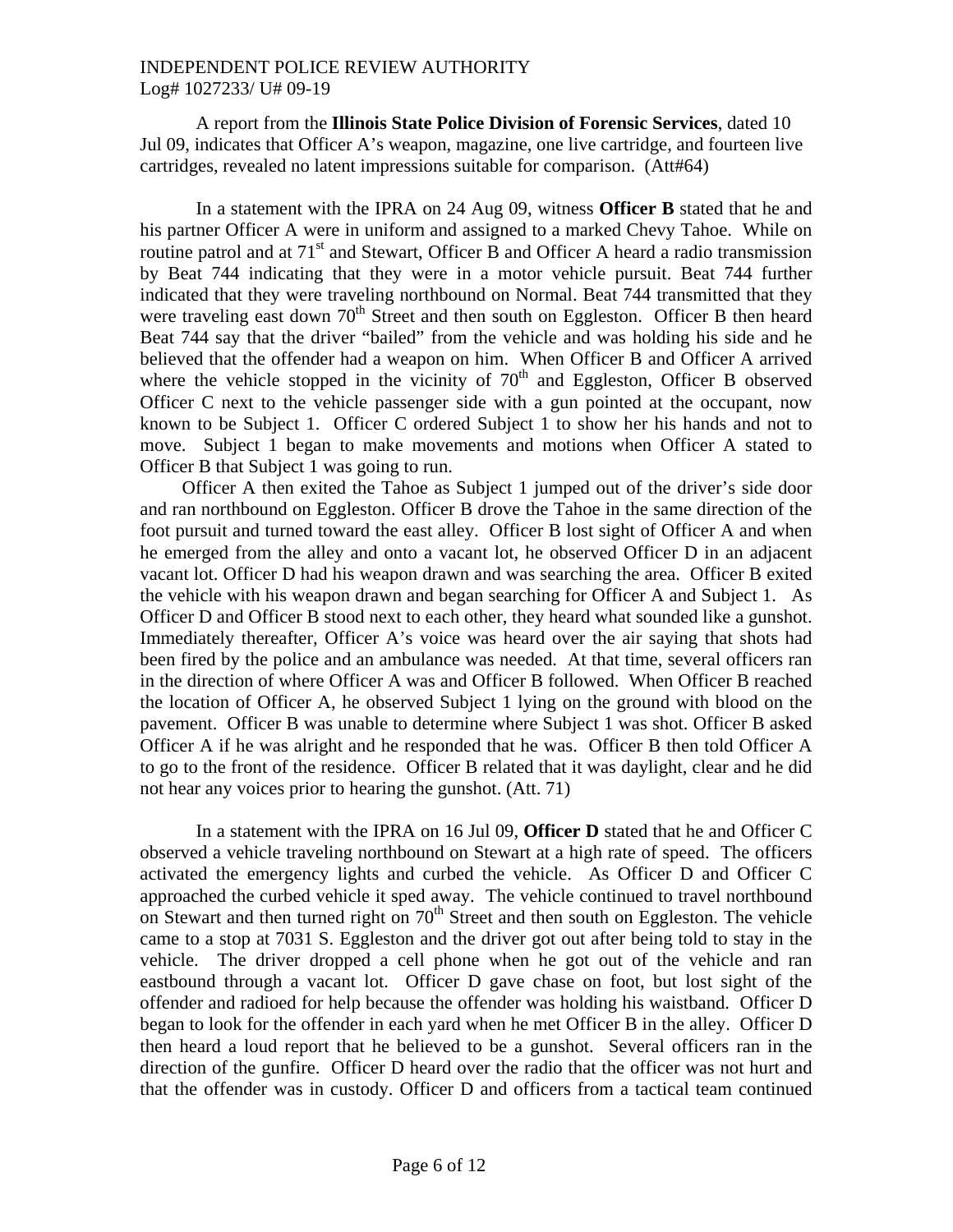looking for the offender. Officer D stated that he did not go to the scene of the shooting. Officer D did not hear any voice prior to hearing the gunshot. (Att. 67)

In a statement with the IPRA on 13 Aug 09, **Officer C** gave in essence a similar account of the incident as indicated in Officer C's statement to the Roundtable panel. In addition, Officer C stated that after Officer D left the scene in foot pursuit of the driver, she approached the passenger side of the car with her gun out. Officer C ordered the passenger, now known to be Subject 1, to show her his hands. Subject 1 refused to comply with Officer C's commands to show her his hands as he continued to fumble with his hands. When Officer B and Officer A arrived on the scene Officer A exited the Tahoe. Officer B drove away to assist Officer D who was in pursuit of the offender driver. Officer C was still giving Subject 1 orders to show his hands when he rolled over to the driver's side of the vehicle. Subject 1 rolled out of the vehicle through the open driver's side door and ran. Subject 1 ran northbound on the sidewalk with Officer A in foot pursuit. Officer C entered her vehicle that was still running and observed through the rearview mirror Officer A pursuing Subject 1. Subject 1 ran into a gangway with Officer A behind him. Officer C drove to the location of the gangway and exited the vehicle. Officer C ran into the north side gangway of the building because she figured that Subject 1 would run out that way. Officer C could hear shuffling and then a gunshot as she ran through the gangway. Officer C approached the rear of the building slowly and holding her gun as she expected someone to jump out at her. Officer C observed Subject 1 on the ground when she reached the rear of the building. Officer C went back around the front of the building and then through the original gangway where Officer A was. Officer A was standing next to Subject 1 as he requested an ambulance. Subsequently, Officer C was informed that Officer D and Officer B had lost the driver offender during the pursuit. (Att. 69)

In a statement with the IPRA on 29 Jun 11, **Officer A** stated that he and his partner, Officer B responded to an assist call by Beat 744. Officer A observed Officer C pointing her gun at the passenger, now known to be Subject 1, seated in the vehicle. Officer C ordered Subject 1 to show his hands and not to move. At some point, Subject 1 jumped from the passenger side to the driver's side and fled out the open driver's door. Officer A gave chase on foot. When Officer A reached the sidewalk, Subject 1 had a five-house lead on him. Officer A yelled at Subject 1, "Police, stop," but he continued to run into the houses. Officer A took his gun out because he felt that it was a dangerous situation. Officer A explained that he had observed something black in Subject 1's hand that he believed to be a gun, Officer C had her gun pointed at Subject 1 and Officer D had radioed information during his pursuit of the driver that he was holding his side. Officer A was holding his gun in his right hand with his trigger finger on the slide lock as he continued to run after Subject 1. Officer A lost sight of Subject 1 when he ran in the gangway. Officer A ran through the gangway and when he was at the end of the building, Subject 1 lunged at him. Subject 1 struck Officer A causing him to go backwards. At that time, Officer A's firearm discharged and fatally struck Subject 1 in the head. Subject 1 fell to the ground and Officer A called for an ambulance and reported the shot fired. Officer A stated that when he was struck by Subject 1, his finger instinctively moved to the trigger; Officer A thought that his instincts and training took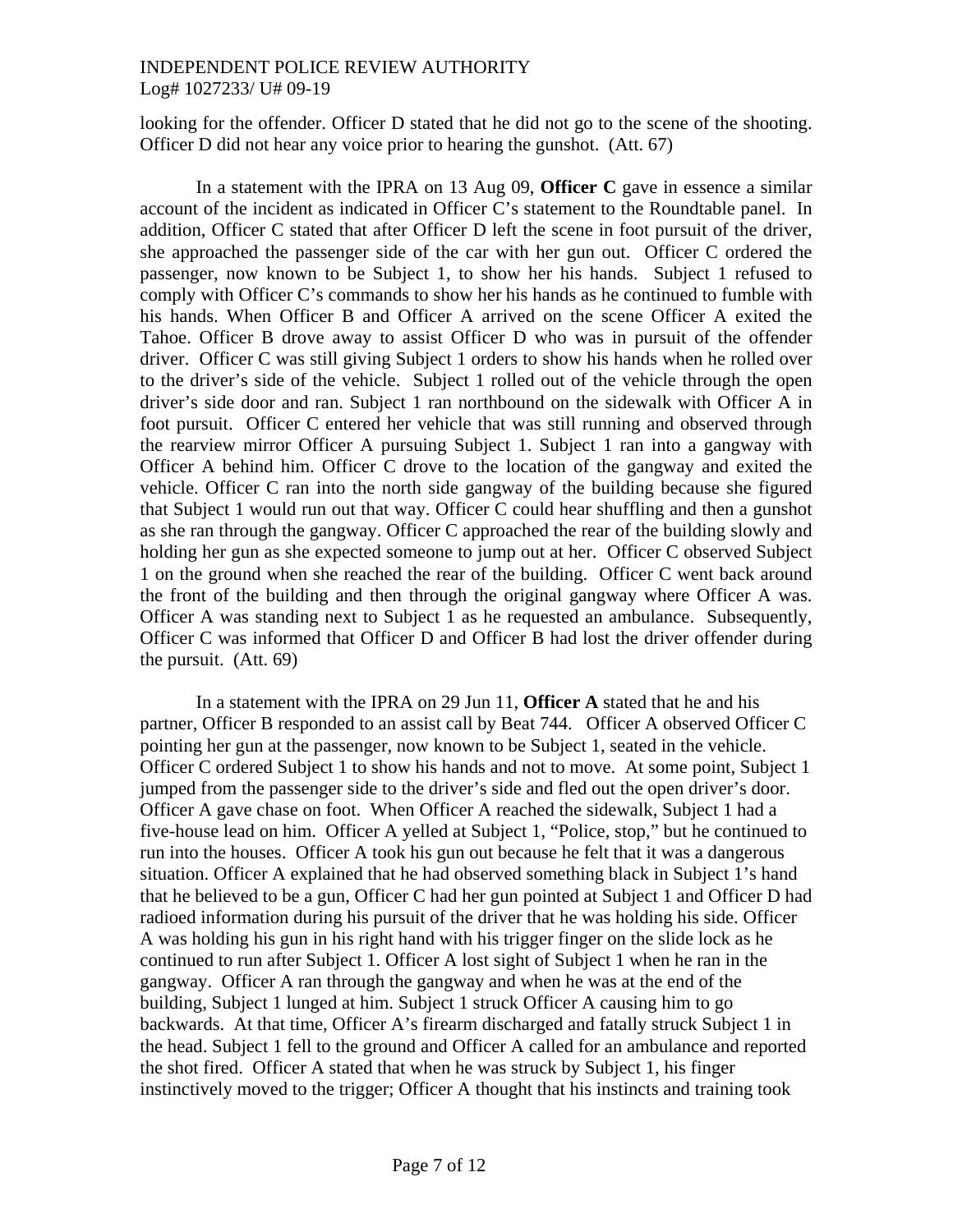over. Officer A admitted that his finger would have to have been on the trigger in order for the firearm to discharge. (Att. 79)

**General Order 03-02 and 03-02-01:** Use of Force Guidelines and Use of Force Model reads in part a peace officer need not retreat or desist from efforts to make a lawful arrest because of resistance or threatened resistance to the arrest. He is justified in the use of any force which he reasonably believes to be necessary to effect the arrest and of any force which he reasonably believes to be necessary to defend himself or another from bodily harm while making the arrest. The Use of Force Model primary objective is to ensure control of a subject with the reasonable force necessary based on the totality of the circumstances. The model provides guidance on the appropriate amount of force to be used to affect a lawful purpose. (Att. 81, 82)

# **General Order 02-08-03 Section III, A:**

 A sworn member is justified in using force likely to cause death or great bodily harm only when he or she reasonably believes that such force is necessary:

- 1. to prevent death or great bodily harm to the sworn member or to another person, or:
- 2. to prevent an arrest from being defeated by resistance or escape and the sworn member reasonably believes that the person to be arrested:
	- a. has committed or has attempted to commit a forcible felony which involves the infliction, threatened infliction, or threatened use of physical force likely to cause death or great bodily harm or;
	- b. is attempting to escape by use of a deadly weapon or;
	- c. otherwise indicates that he or she will endanger human life or inflict great bodily harm unless arrested without delay.

(Att. 87)

# **CONCLUSION:**

 The Reporting Investigator recommends a finding of **Unfounded** for **Allegation #1** against **Officer A**, that he mishandled his firearm. It was reasonable for Officer A to believe that Subject 1 was armed. Officer A reported that he had heard another officer report that he was chasing an offender who was possibly armed. When he first arrived on the scene, Officer A observed Officer C pointing her weapon at Subject 1, who refused to comply with her instructions to show his hands. Witness Officer C and Officer B observed Subject 1 make movements with hands instead of showing them as directed by Officer C. Despite being held at gunpoint by an officer, Subject 1 fled the scene. Officer